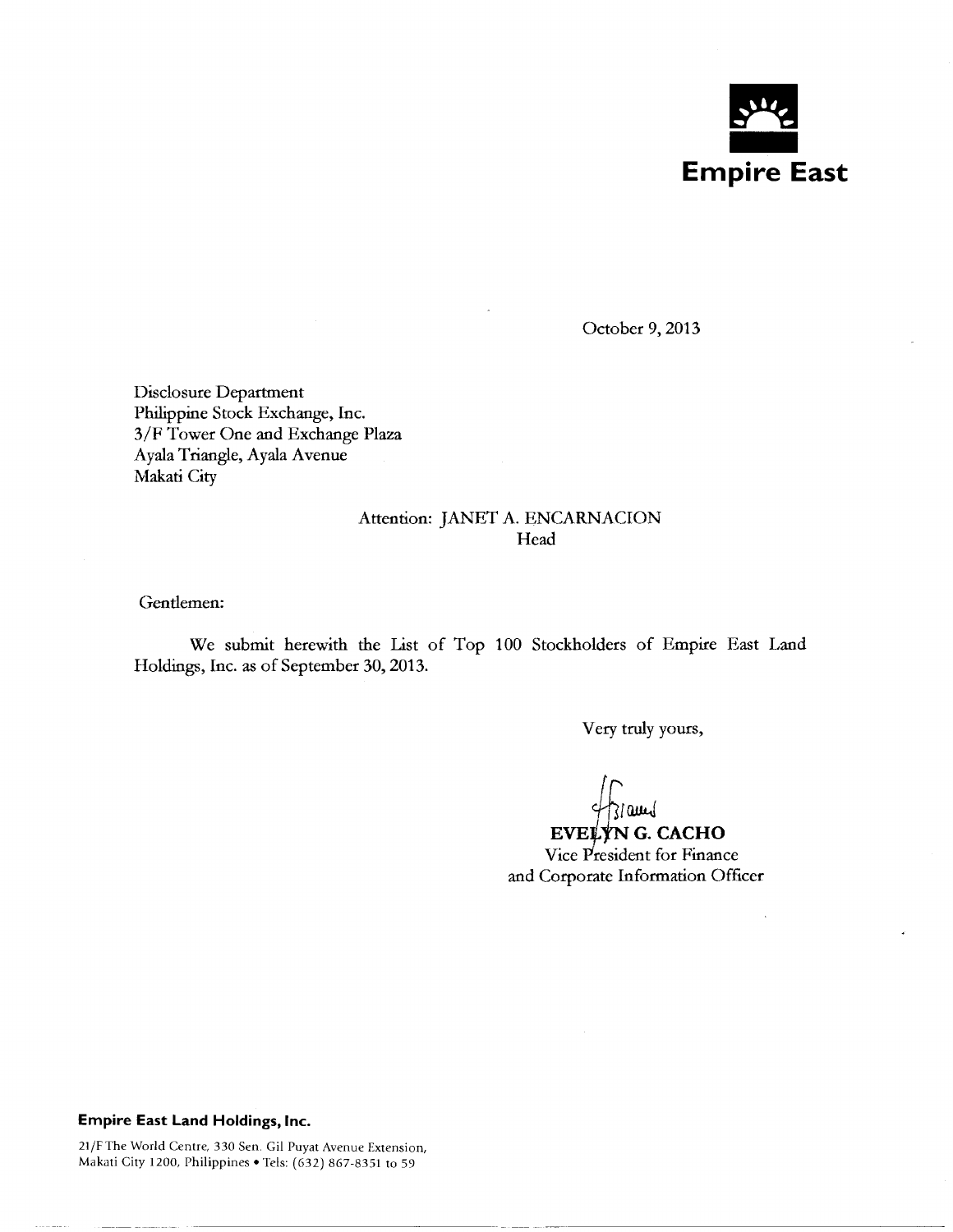#### LIST OF TOP 100 STOCKHOLDERSAs Of September 30, 2013

|                                                      | <b>OUTSTANDING &amp;</b><br><b>ISSUED SHARES</b> | <b>OUTSTANDING &amp;</b><br><b>ISSUED SHARES</b> | <b>TOTAL</b><br><b>HOLDINGS</b> | PERCENTAGE<br>TO.                                          |                                                                                                            |
|------------------------------------------------------|--------------------------------------------------|--------------------------------------------------|---------------------------------|------------------------------------------------------------|------------------------------------------------------------------------------------------------------------|
| STOCKHOLDER'S NAME                                   | (FULLY PAID)                                     | (PARTIALLY PAID)                                 | (SUBSCRIBED)                    | TOTAL NATIONALITY                                          | <b>ADDRESS</b>                                                                                             |
| MEGAWORLD CORPORATION                                | 11,816,672,438                                   |                                                  | 0                               | 11,816,672,438 79.8237 FILIPINO                            | 28/F THE WORLD CENTRE 330 SEN. GIL PUYAT AVE., MAKATI CITY                                                 |
| PCD NOMINEE CORPORATION (FILIPINO)                   | 1,782,652,268                                    |                                                  | $\overline{0}$                  | 1,782,652,268  12.0421 FILIPINO                            | 37/F TOWER I, THE ENTERPRISE CENTER, 6766 AYALA AVE. COR. PASEO DE ROXAS.                                  |
| PCD NOMINEE CORPORATION (NON-FILIPINO)               | 646,386,991                                      |                                                  | $\mathbf 0$                     | 646.386.991 4.36646 NON-FILIPINO                           | 37/F TOWER I, THE ENTERPRISE CENTER, 6766 AYALA AVE. COR. PASEO DE ROXAS,                                  |
| THE ANDRESONS GROUP INC.                             | 138,133,820                                      |                                                  | $\mathbf 0$                     | 138.133.820  0.93312 FILIPINO                              | 28/F THE WORLD CENTER 330 SEN GIL PUYAT AVE MAKATI CITY                                                    |
| EMPIRE EAST LAND HOLDINGS. INC.                      | 127.256.071                                      |                                                  | $\mathbf 0$                     | 127.256.071  0.85964 FILIPINO                              | 21/F. THE WORLD CENTRE BUILDING 330 SEN. GIL PUYAT AVE MAKATI CITY                                         |
| ANDREW LIM TAN                                       | 24.277.776                                       |                                                  | $\overline{0}$<br>24.277.776    | 0.164 FILIPINO                                             | 28/F THE WORLD CENTER 330 SEN GIL PUYAT AVE MAKATI CITY                                                    |
| SIMON LEE SUI HEE                                    | 16,685,206                                       |                                                  | $\mathbf 0$                     | 16,685,206  0.11271  AUSTRALIAN                            | 78 THE AVENUE; NEDLANDS 6009 WESTERN, AUSTRALIA                                                            |
| RAMON UY ONG                                         | 14,950,000                                       |                                                  | $\mathbf 0$                     | 14,950,000  0.10099 FILIPINO                               | #9 NAVARRO STREET CORINTHIAN GARDENS QUEZON CITY                                                           |
| LUCIO W. YAN                                         | 10,350,000                                       |                                                  | $\mathbf 0$                     | 10,350,000  0.06992 FILIPINO                               | 537 LAFAYETTE STREET GREENHILLS EAST, MANDALUYONG                                                          |
| UNION PROPERTIES INC.                                | 6,157,808                                        |                                                  | $\mathbf 0$                     | 6,157,808  0.0416 FILIPINO                                 | 6/F SSS MAKATI BUILDING AYALA AVE. COR. HERRERA STS. MAKATI CITY                                           |
| ALBERTO MENDOZA AND/OR JEANIE C. MENDOZA             | 4,444,106                                        |                                                  | $\Omega$                        | 4,444,106 0.03002 FILIPINO                                 | #1145 AGUILAR ST., TONDO, MANILA                                                                           |
| EVANGELINE R. ABDULLAH                               | 4,324,000                                        |                                                  | $\mathbf 0$                     | 4,324,000 0.02921 FILIPINO                                 | 3 HARVARD ROAD, FORBES PARK MAKATI CITY                                                                    |
| <b>GEORGE T. YANG</b>                                | 3,675,400                                        |                                                  | $\Omega$                        | 3,675,400  0.02483 FILIPINO                                | 17/F CITIBANK BLDG. PASEO DE ROXAS MAKATI METRO MANILA                                                     |
| ZHENG CHANG HUA                                      | 3,220,000                                        |                                                  | $\Omega$                        | 3,220,000 0.02175 CHINESE                                  | RM. 608 BINONDO PLAZA #850 ALVARADO ST., BINONDO MANILA                                                    |
| TIONG C. ROSARIO                                     | 3,138,791                                        |                                                  | $\Omega$                        | 3.138.791  0.0212 FILIPINO                                 | TR MERCANTILE, UNIT 1704 EAST TOWER, PSE CENTER ORTIGAS, PASIG CITY                                        |
| MAXIMINO S. UY &/OR LIM HUE HUA                      | 3.105.000                                        |                                                  | $\mathbf 0$                     | 3.105.000 0.02097 FILIPINO                                 | 6TH FLR. CEDAR EXECUTIVE BLDG. TIMOG AVE. Q.C. 1100                                                        |
| TRANS-ASIA SECURITIES. INC.                          | 3.000.000                                        |                                                  | $\mathbf 0$                     | 3.000.000 0.02027 FILIPINO                                 | RM, 601-S STATE CENTER 333 JUAN LUNA ST, BINONDO, MANILA                                                   |
| LUISA CO LI                                          | 2,902,908                                        |                                                  | $\mathsf 0$                     | 2,902,908  0.01961 FILIPINO                                | 627 MADRID ST., BINONDO MANILA                                                                             |
| EDWARD N. CHEOK                                      | 2,875,000                                        |                                                  | $\mathbf 0$                     | 2,875,000 0.01942 FILIPINO                                 | RM. 1005 FAR EAST BANK BLDG., 560 QUINTIN PAREDES ST., BINONDO MANILA                                      |
| ABOITIZ EQUITY VENTURES INC.                         | 2,813,843                                        |                                                  | $\mathsf 0$                     | 2,813,843  0.01901 FILIPINO                                | 110 LEGASPI ST., LEGASPI VILL. MAKATI CITY                                                                 |
| CAROLINA ONG YU                                      | 2,415,000                                        |                                                  | $\mathbf 0$                     | 2,415,000 0.01631 FILIPINO                                 | 931 SCHUYLER ST., MANDALUYONG CITY                                                                         |
| MAXIMINO S. UY                                       | 2,357,500                                        |                                                  | $\mathbf 0$                     | 2,357,500 0.01593 FILIPINO                                 | 6TH FLR. CEDAR EXECUTIVE BLDG. TIMOG AVE. Q.C. 1100                                                        |
| <b>ABOITIZ &amp; COMPANY</b>                         | 2,314,421                                        |                                                  | $\Omega$                        | 2,314,421  0.01563 FILIPINO                                | 2/F ABOITIZ BUILDING 110 LEGASPI ST., MAKATI CITY                                                          |
| <b>WILLIAM HOW</b>                                   | 2,300,000                                        |                                                  | $\mathbf 0$                     | 2.300.000  0.01554 FILIPINO                                | HARVESTER CORPORATE CENTER, 158 P. TUAZON BLVD. COR. 7TH AVE.,                                             |
| SAN-TEH A.K.A. DANIE LAI                             | 2,129,800                                        |                                                  | $\Omega$                        | 2,129,800  0.01439 TAIWANESE                               | 3A GOLDLAND TWR, 10 EISENHOWEER ST., GREENHILLS SAN JUAN                                                   |
| CHAK CHING CHAN                                      | 1,759,500                                        |                                                  | $\Omega$                        | 1,759,500  0.01189  FILIPINO                               | 1539 DOROTEO JOSE STREET STA. CRUZ, MANILA                                                                 |
| ANTONIO ABRERA                                       | 1,725,000                                        |                                                  | $\Omega$                        | 1,725,000  0.01165  FILIPINO                               | INFOMAN, GROUND FLR. MJL BLDG. 1175 PASONG TAMO MAKATI CITY                                                |
| <b>CHIN HSIANG WANG</b>                              | 1,725,000                                        |                                                  |                                 | 1.725.000  0.01165 TAIWANESE                               | 422 QUIRINO HIGHWAY QUEZON CITY                                                                            |
| PABLO N. PUA                                         | 1,725,000                                        |                                                  | $\mathbf 0$                     | 1,725,000 0.01165 FILIPINO                                 | RM. 803 CHINATOWN STEEL TOWER ASUNCION ST., BINONDO MANILA                                                 |
| FIRST ABACUS FINANCIAL HOLDINGS CORPORATION          | 1,650,000                                        |                                                  | $\Omega$                        | 1,650,000  0.01115  FILIPINO                               | UNIT E-3001, PSE CENTRE EXCHANGE ROAD, ORTIGAS COMPLEX                                                     |
| FRANCISCO L. BENEDICTO                               | 1,610,000                                        |                                                  | $\mathbf 0$                     | 1,610,000  0.01088 FILIPINO                                | B. BENEDICTO & SONS COMPANY 99-101 PLARIDEL STREET CEBU CITY 6000                                          |
| LAWRENCE MENDOZA AND/OR ALBERTO MENDOZA              | 1,583,320                                        |                                                  | $\Omega$<br>$\Omega$            | 1,583,320  0.0107 FILIPINO                                 | 1145 AGUILAR ST. MANILA                                                                                    |
| LEONCIO TAN TIU<br>UNITED LIFE ASSURANCE CORP.       | 1,495,000                                        |                                                  | $\mathbf 0$                     | 1,495,000  0.0101 FILIPINO                                 | 522 NUEVA STREET BINONDO, MANILA                                                                           |
| MANUEL LOPEZ AND/OR MA. TERESA LOPEZ                 | 1,405,300<br>1,380,638                           |                                                  | $\mathbf 0$                     | 1,405,300  0.00949 FILIPINO<br>1.380.638  0.00933 FILIPINO | 6/F FEDERAL TOWER BLDG. DASMARINAS ST. COR.                                                                |
| LUIS ANG AND/OR LISA ANG                             | 1,312,150                                        |                                                  | $\mathbf 0$                     | 1,312,150 0.00886 FILIPINO                                 | 841 HARVARD ST., WACK-WACK VILLAGE, MANDALUYONG CITY<br>1333 CABALLERO ST. DASMARINAS VILLAGE, MAKATI CITY |
| <b>EDAN CORPORATION</b>                              | 1.277.972                                        |                                                  | $\mathbf 0$                     | 1.277.972 0.00863 FILIPINO                                 |                                                                                                            |
|                                                      |                                                  |                                                  | $\mathbf 0$                     |                                                            | 562 HOLY CROSS STREET BO. GREENHILLS, MANDALUYONG                                                          |
| ABOITIZ & COMPANY, INC.<br>ABOITIZ EQUITY & VENTURES | 1,189,100                                        |                                                  | $\mathbf 0$                     | 1,189,100  0.00803 FILIPINO<br>1.189.100  0.00803 FILIPINO | P.O. BOX 65 CEBU CITY 6000<br>P.O. BOX 65 CEBU CITY 6000                                                   |
| CONSTANTINO CHUA AND/OR WILLINGTON AND/OR GEORGE WY  | 1,189,100                                        |                                                  | $\mathsf 0$                     | 1,150,000 0.00777 FILIPINO                                 | RM. 307 WELLINGTON BLDG., ORIENTE ST., BINONDO, MANILA                                                     |
| ROSA ALEXANDRA UY                                    | 1,150,000                                        |                                                  | $\overline{0}$                  | 1,150,000 0.00777 FILIPINO                                 | #6 MOLAVE ST., FORBES PARK MAKATI CITY                                                                     |
| ROBERT C. TAN                                        | 1,150,000<br>1,094,662                           |                                                  | $\mathbf 0$                     | 1,094,662  0.00739 FILIPINO                                | MARIA LUISA PARK, BANILAD CEBU CITY 6000                                                                   |
| <b>WILLINGTON W. CHUA</b>                            | 1,035,000                                        |                                                  | $\Omega$                        | 1,035,000  0.00699 FILIPINO                                | RM. 307 WELLINGTON BLDG. ORIENTE ST. BINONDO MANILA                                                        |
| SALLY T. GO                                          | 1,035,000                                        |                                                  | $\mathbf 0$                     | 1,035,000  0.00699 FILIPINO                                | #1010 BASILAN, INSULAR VILL.II DAVAO CITY 8000                                                             |
| JULIE WONG PUA                                       | 1,035,000                                        |                                                  | $\Omega$                        | 1,035,000  0.00699 FILIPINO                                | MANLAR RICE MILL MABINI, SANTIAGO CITY 3311                                                                |
| FLORA B. CHUA                                        | 1,028,972                                        |                                                  | $\Omega$                        | 1,028,972  0.00695 FILIPINO                                | #35 DON V. MADRIGAL AVENUE CORINTHIAN GARDENS, QUEZON CITY                                                 |
|                                                      |                                                  |                                                  |                                 |                                                            |                                                                                                            |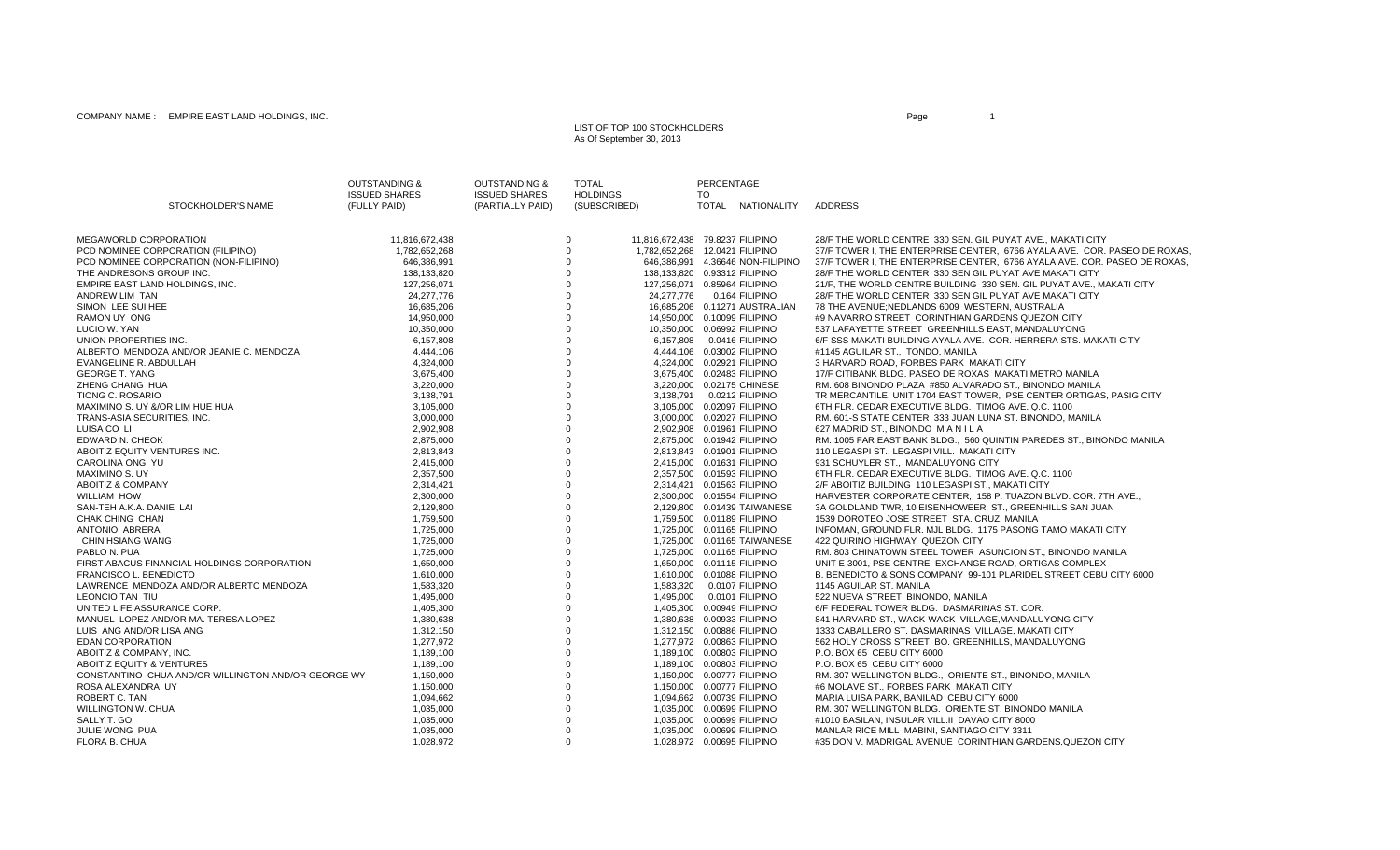| <b>EMILY BENEDICTO</b>                         | 1,000,000 | $\Omega$ | 1,000,000  0.00676 FILIPINO | 101 PLARIDEL STREET CEBU CITY 6000                                                    |
|------------------------------------------------|-----------|----------|-----------------------------|---------------------------------------------------------------------------------------|
| WINSTON S. CO                                  | 998.707   | $\Omega$ | 998.707 0.00675 CHINESE     | 23 LOPEZ JUANA STREET AYALA HEIGHTS, QUEZON CITY                                      |
| JULIET U. BANGAYAN                             | 920,000   | $\Omega$ | 920,000  0.00621 FILIPINO   | 395 COLUMBIA ST., GREENHILLS EAST, MANDALUYONG CITY                                   |
| <b>FLORA NG SIU KHENG</b>                      | 864,800   |          | 864,800 0.00584 FILIPINO    | 23 CAMBRIDGE CIRCLE, NORTH FORBES PARK MAKATI CITY                                    |
| VICTORIANO SY SR.                              | 849,122   | $\Omega$ | 849,122 0.00574 FILIPINO    | C/O GLOBESCO, INC. 192 STO. DOMINGO AVENUE QUEZON CITY                                |
| CENTURY SECURITIES CORPORATION A/C 888         | 842,747   | $\Omega$ | 842,747 0.00569 FILIPINO    | 1105 GALLERIA CORPORATE CENTER PASIG CITY                                             |
| <b>BENILDA S. SANTOS</b>                       | 830,000   |          | 830,000  0.00561 FILIPINO   | 21 TIRAD PASS ST., AYALA HEIGHTS QUEZON CITY 1100                                     |
| ELIZABETH K. SO                                | 805,000   |          | 805,000  0.00544 FILIPINO   | 541-B SILENCIO ST., QUEZON CITY                                                       |
| <b>WILLIAM K. SO</b>                           | 805,000   |          | 805,000  0.00544 FILIPINO   | 541-C SILENCIO ST., QUEZON CITY                                                       |
| <b>KIM LAO</b>                                 | 779,424   |          | 779,424 0.00527 FILIPINO    | 55 MANGUSTAN ROAD MALABON, METRO MANILA                                               |
| CONSOLIDATED DISTILLERS OF THE FAR EAST INC.   | 759,964   |          | 759,964 0.00513 FILIPINO    | 28/F WORLD CENTER 330 SEN GIL PUYAT AVE MAKATI CITY                                   |
| ANTONIO INIGO SARTE                            | 747,500   |          | 747,500 0.00505 FILIPINO    | 001-D DUNHILL DRIVE KM. 18 SEVERINA PARANAQUE, METRO MLA.                             |
| MARIANO O. CHUA                                | 690,000   |          | 690,000 0.00466 FILIPINO    | SUITE 901 9TH FLOOR, TYTANA TOWER, PLAZA LORENZO RUIZ, BINONDO MLA.                   |
|                                                |           | $\Omega$ |                             |                                                                                       |
| LUCILA COCHICO                                 | 690,000   |          | 690,000 0.00466 FILIPINO    | #29 RD 1, BRGY BAGONG PAG-ASA, QUEZON CITY 1105                                       |
| ALBERTO Q. GOCHANGCO                           | 690,000   |          | 690,000 0.00466 FILIPINO    | 17 ADAMS ST., FILINVEST SOUTH BINAN, LAGUNA 4024                                      |
| HUNG SEK PUI AND/OR CHAN PUI FAI               | 690,000   |          |                             | 690,000 0.00466 HONGKONG NAT UNIT 21 SAMAR VILLE TOWNHOMES SOUTH TRIANGLE QUEZON CITY |
| CONRADO VICENTE                                | 690,000   |          | 690,000 0.00466 FILIPINO    | 202 J. BASA STREET SAN JUAN, METRO MANILA                                             |
| ALBERTO GOCHANGCO                              | 667.000   |          | 667.000  0.00451 FILIPINO   | C/O CITI APPLIANCE NATIONAL HIGHWAY PARIAN CALAMBA LAGUNA 4027                        |
| PETER DATA ITF ESTRELLITA                      | 648,600   |          | 648,600 0.00438 FILIPINO    | 11/F SOLIDBANK BLDG. PASEO DE ROXAS, MAKATI CITY                                      |
| VICTORIANO G. SY JR.                           | 648,600   |          | 648,600 0.00438 FILIPINO    | 401 COLUMBIA ST., GREENHILLS EAST, MANDALUYONG CITY                                   |
| <b>WONG CHI SAM</b>                            | 618,240   |          | 618,240 0.00418 FILIPINO    | S1120 STATE CENTER BUILDING 333 JUAN LUNA STREET BINONDO, MANILA                      |
| INTERNATIONAL POLYMER CORP.                    | 586,960   |          | 586,960  0.00397  FILIPINO  | 26/F PACIFIC STAR BLDG., MAKATI AVE. COR. SEN. GI LPUYAT AVE., MAKATI CITY            |
| PHILIP Z. DABAO                                | 575,000   |          | 575,000  0.00388 FILIPINO   | #1 BEGONIA ST. CAPITOLVILLE II BACOLOD CITY 6100                                      |
| EDMUND H. GO                                   | 575,000   |          | 575,000  0.00388 FILIPINO   | C/O FILMON HARDWARE INC. P.O. BOX 390, CEBU CITY 6000                                 |
| <b>BENITO LAO</b>                              | 575,000   |          | 575,000  0.00388 FILIPINO   | 485 LAVEZARES ST. BINONDO, MANILA                                                     |
| <b>LIN FENG</b>                                | 575,000   |          | 575,000 0.00388 CHINESE     | PENTHOUSE BINONDO PLAZA #850 ALVARADO ST., BINONDO MANILA                             |
| REGINA CAPITAL DEV. CORP. 011032               | 575.000   |          | 575.000 0.00388 FILIPINO    | UNIT 806 TOWER I. PSE PLAZA. AYALA AVE., MAKATI CITY                                  |
| ELIZABETH L. SY                                | 565,504   |          | 565,504 0.00382 FILIPINO    | 401 COLUMBIA ST., GREENHILLS EAST, MANDALUYONG CITY                                   |
| <b>WU-PANG YAO</b>                             | 558,000   |          | 558,000 0.00377 TAIWANESE   | 23/F NO. 447, SEC. 3 WEN-SHING ROAD TAICHING TAIWAN R.O.C.                            |
| SALLY KHO                                      | 548,642   | $\Omega$ | 548,642 0.00371 FILIPINO    | UNIT 27 CITY GARDEN TOWNHOUSE 208 PASADENA DRIVE, SAN JUAN MM                         |
| <b>ESTHER A. VIBAL</b>                         | 525,366   |          | 525,366 0.00355 FILIPINO    | DON PEPE CORNER SIROUN STREET STA. MESA HEIGHTS, QUEZON CITY                          |
| HORACIO E. PASCUAL AND/OR FELICITAS V. PASCUAL | 517,500   |          | 517,500  0.0035 FILIPINO    | 907 EIFFEL RD. LE MARICHE SUBD 222 E. RODRIGUEZ SR., AVENUE QUEZON CITY               |
| LUISA CO LI                                    | 492,430   |          | 492,430  0.00333 FILIPINO   | 627 MADRID ST., BINONDO MANILA                                                        |
| ELIODORO J. RAVALO                             | 476,100   |          | 476,100 0.00322 FILIPINO    | ASIAN MANSION II LPH 01, 107 DELA ROSA COR. NIEVA STS. LEGASPI VILLAGE                |
| JOSEFINA A. PASCUAL                            | 467,820   |          | 467,820 0.00316 FILIPINO    | GEN. TRIAS, CAVITE 4107                                                               |
| OCBC SECURITIES PHILS., INC. A/C #ICESAR01     | 445,625   |          | 445,625 0.00301 FILIPINO    | UNIT 2502-A, PSE CENTRE, WEST TOWER, EXCHANGE ROAD, ORTIGAS CRT, PASIG CITY           |
| OCBC SECURITIES PHILS., INC. A/C #IJOPAS01     | 445,625   | $\Omega$ | 445,625  0.00301 FILIPINO   | UNIT 2502-A PSE CENTRE WEST TOWER EXCHANGE RD. ORTIGAS CENTER PASIG CITY              |
| LUZ ANG                                        | 434,562   |          | 434,562 0.00294 FILIPINO    | 506 GENERAL MASCARADO ST., LITTLE BAGUIO, SAN JUAN M.M.                               |
| MARITES MENDOZA AND/OR ALBERTO MENDOZA         | 432,400   |          | 432,400 0.00292 FILIPINO    | 1145 AGUILAR STREET TONDO, MNILA                                                      |
| <b>KRISTINE C. YAO</b>                         | 412.500   |          | 412,500 0.00279 FILIPINO    | 30-D PACIFIC PLAZA CONDOMINIUM AYALA AVE. MAKATI CITY                                 |
| BERNARDO A. HAO                                | 402.500   |          | 402,500 0.00272 FILIPINO    | C/O CASA CIUDAD AUTO SERVICE CENTER #51 #53 KABIGNAYAN ST., TATALON, QUEZON           |
| <b>MAURICE THEORET</b>                         | 399,682   |          | 399,682  0.0027 FILIPINO    | MIMOSA DRIVE MIMOSA LEISURE ESTATE CLARK FIELD PAMPANGA 2009                          |
| BENJAMIN S. GELI AND/OR NELIA O. GELI          | 396,750   |          | 396,750  0.00268 FILIPINO   | 80 V. MAPA STREET DAVAO CITY 8000                                                     |
| MANUEL M. LOPEZ                                | 394,680   |          | 394,680 0.00267 FILIPINO    | 841 HARVARD T., WACK WACK VILL MANDALUYONG                                            |
| <b>CESAR S. ARNALDO</b>                        | 392,150   |          | 392,150 0.00265 FILIPINO    | RM. 303 NBV BLDG., 1191 MA. OROSA ST., ERMITA, MANILA                                 |
| ZENAIDA P. ALCANTARA AND/OR LUIS M. ALCANTARA  | 391,000   |          | 391,000  0.00264 FILIPINO   | NO. 6 4TH ST, BBB, MARULAS VALENZUELA CITY                                            |
| <b>BEN-TZAO CHERNG</b>                         | 386,032   |          | 386,032  0.00261 TAIWANESE  | 12/F BA-LEPANTO BUILDING PASEO DE ROXAS, MAKATI CITY                                  |
| MIGUEL O. PINEDA                               | 378,350   |          | 378,350 0.00256 FILIPINO    | DON JOSE VILLAGE B. RODRIGUEZ STREET CEBU CITY 6000                                   |
| VICTORIANO SY JR.                              | 369,095   |          | 369,095  0.00249 FILIPINO   | 192 STO. DOMINGO QUEZON CITY                                                          |
| <b>GEORGE T. YANG</b>                          | 367,540   |          | 367,540  0.00248 FILIPINO   | 24 STO. TOMAS ST., URDANETA VILL. MAKATI                                              |
| JUSTINO H. CACANINDIN                          | 365,539   | $\Omega$ | 365,539 0.00247 FILIPINO    | 4/F SYCIPLAW CTR. 105 PASEO DE ROXAS, MAKATI CITY                                     |
| ELIZABETH L. SY                                | 357,902   |          | 357,902 0.00242 FILIPINO    | C/O GLOBESCO, INC. 192 STO. DOMINGO AVENUE QUEZON CITY                                |
| ANTONIO L. CARDINO                             | 356,500   |          | 356,500  0.00241 FILIPINO   | 24 EMERALD ST., SEVERINA 18 SUBD. WEST SERVICE RD. PARANAQUE CITY                     |
| JOHN T. LAO                                    | 356,500   |          | 356,500  0.00241 FILIPINO   | 318 GUNAO STREET QUIAPO, MANILA                                                       |
| MANUEL GONZALES                                | 355,810   |          | 355,810  0.0024 FILIPINO    | 76 SPEAKER PEREZ ST. QUEZON CITY                                                      |
| AIM SCIENTIFIC RESEARCH FOUNDATION. INC.       | 349,600   |          | 349,600 0.00236 FILIPINO    | AIM BLDG. PASEO DE ROXAS.                                                             |
| ZENAIDA I. ALANO OR JANICE A. R.               | 345,000   |          | 345,000 0.00233 FILIPINO    | 6 ST., MATTHEW STREET, ST. CHARBEL EXEC VILL, PH 2 TANDANG SORA 116 QC                |
| JOSE D. CHUA                                   | 345,000   | $\Omega$ | 345,000  0.00233 FILIPINO   | 38 SANTOL ST., QUEZON CITY                                                            |
|                                                |           |          |                             |                                                                                       |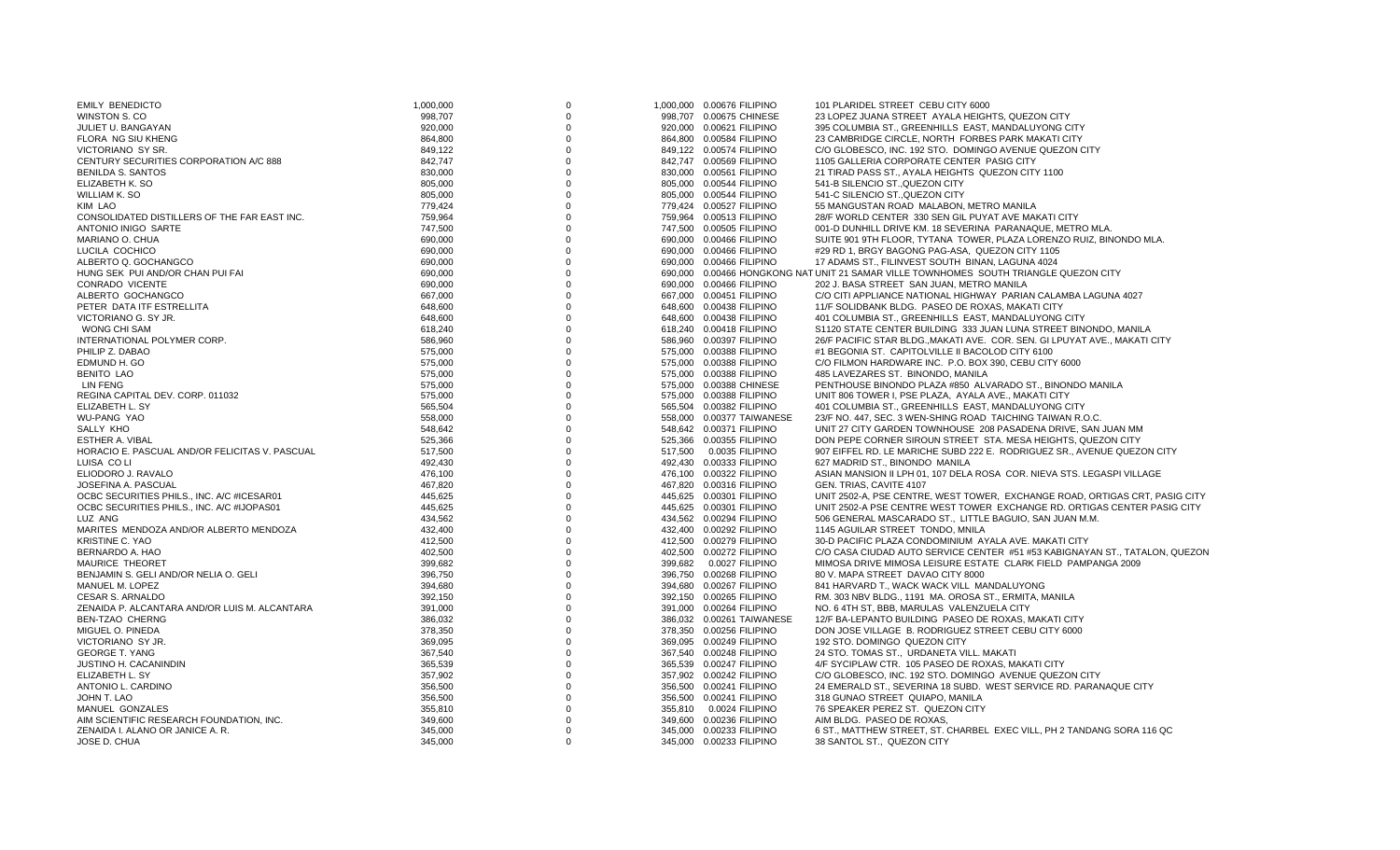| CHUA BON PEN                         | 345,000        |              | 345.000 0.00233 FILIPINO     | 1363 PEDRO GIL ST. PACO, MANILA                                                  |
|--------------------------------------|----------------|--------------|------------------------------|----------------------------------------------------------------------------------|
| <b>HUNG LAI YUEN</b>                 | 345,000        |              | 345.000 0.00233 CHINESE      | 24 MARTON ROAD, EAST CANUMAY VALENZUELA, METRO MANILA 1469                       |
| JEAN HENRI D. LHUILLIER              | 345,000        |              | 345.000 0.00233 FILIPINO     | 6/F PJL CORP. CENTER, NICANOR GARCIA ST., COR. CANDELARIA ST., MAKATI CITY       |
| EMMA C. LIM                          | 345,000        |              | 345,000 0.00233 FILIPINO     | 20H LEGASPI TOWER 300 ROXAS BLVD., MANILA                                        |
| <b>LIM HENG</b>                      | 345,000        |              | 345,000 0.00233 FILIPINO     | F. SARIO STREET STA CRUZ LAGUNA 4009                                             |
| JAIME S. TIUKINGCOC                  | 345,000        |              | 345,000 0.00233 FILIPINO     | 11 KINGFISHER STREET GREENMEADOWS, QUEZON CITY                                   |
| ERIC R. TAGLE                        | 341,596        |              | 341,596  0.00231 FILIPINO    | C/O 6TH FLR., MLA. BANK BLDG., AYALA AVE., MAKATI CITY                           |
| HARKINSHIN NANDWANI                  | 334,420        |              | 334.420 0.00226 FILIPINO     | #1-K TERESA APTS. EDISON ST., MAKATI CITY                                        |
| JASPER KARL T. ONG                   | 329,272        |              | 329.272 0.00222 FILIPINO     | C/O SANTIAGO TACHAN. TACHAN AUTO PARTS M.J. CUENCO AVE CEBU CITY 6000            |
| GERARDO C. GARCIA                    | 324,301        |              | 324,301 0.00219 FILIPINO     | C/O MEGAWORLD PORPERTIES & HOLDINGS INC 16/F SOLIDBANK BLDG PASEO DE ROXAS MAKAT |
| REY ASTERIO LIM TAMBIS               | 324,300        |              | 324.300 0.00219 FILIPINO     | #5 STO, NINO VILLAGE BANILAD, CEBU CITY 6000                                     |
| SUZANNE S. LIM                       | 289,708        |              | 289.708 0.00196 FILIPINO     | LINTON COMMERCIAL CO., INC. 628 TOMAS MAPUA, STA, CRUZ                           |
| HORACIO PASCUAL                      | 287,500        |              | 287.500  0.00194 FILIPINO    | 907 EIFEL ST. LE MARICHE SUBD. 222 E. RODRIGUEZ SR., AVE QUEZON CITY             |
| <b>ISETANN DEPARTMENT STORE INC.</b> | 274,574        |              | 274,574 0.00185 FILIPINO     | #600 CARRIEDO ST., STA. CRUZ, MANILA                                             |
| PATRICK CUA                          | 272,412        |              | 272.412  0.00184 FILIPINO    | 19-A JUAN STREET SAN JUAN. METRO MANILA                                          |
| WILLINGTON CHUA                      | 269,997        |              | 269,997  0.00182 FILIPINO    | 307 WELLINGTON BLDG. ORIENTE ST., BINONDO, MANILA                                |
| TIM JAMES LUCAS MONASTERIO           | 260,820        |              | 260.820 0.00176 FILIPINO     | SAN JOSE, CAMARINES SUR                                                          |
| <b>GERARDO C. GARCIA</b>             | 259,439        |              | 259.439 0.00175 FILIPINO     | 3266 SUPA ST. UPS 2 PARANAQUE MM                                                 |
| BERNADETTE TURNOUR ITF LUAY ALL      | 258,750        |              | 258.750  0.00175  AUSTRALIAN | 14 MARIA COURT, INGHAM 4850 QLD AUSTRALIA                                        |
| CONCHITA YAP AND/OR JOSE YAP         | 255,116        |              | 255.116  0.00172  FILIPINO   | CONCHING FOOD INDUSTRIES CASUNTINGAN, MANDAUE CEBU CITY 6014                     |
| LETINA L. GAW                        | 253,000        |              | 253.000 0.00171 FILIPINO     | 31 WHITEFIELDS STREET WHITEPLAINS, QUEZON CITY                                   |
|                                      |                |              |                              |                                                                                  |
| <b>GRAND TOTAL</b>                   | 14,696,227,434 | $\mathbf{0}$ | 14,696,227,434               |                                                                                  |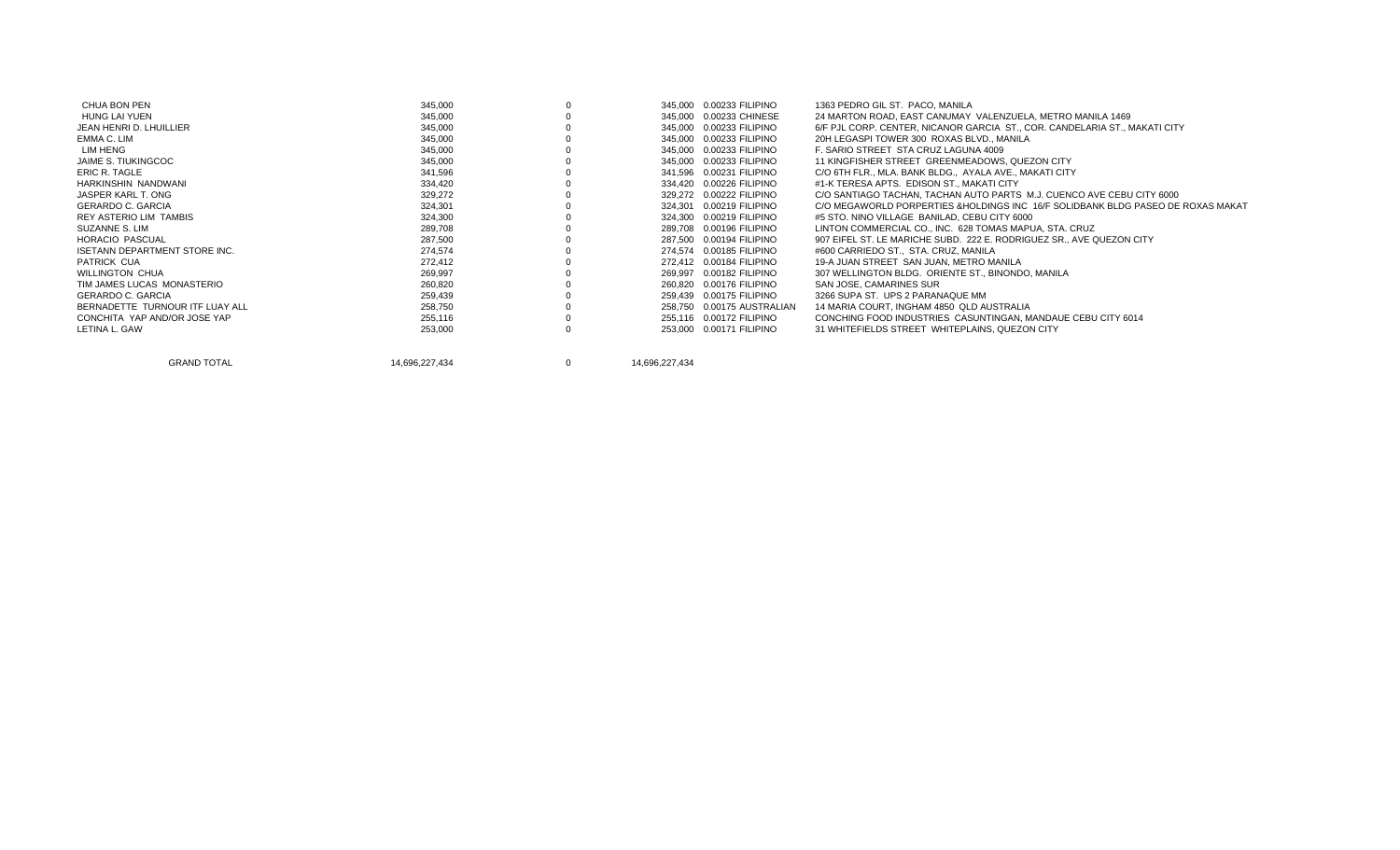**RBKPS104** 

Philippine Depository & Trust Corp.

 $TCSUSER9$ 

Philippine Depository & Trust Corp.

**I** PDTC

# **23 TOP 100 PDTC PARTICIPANTS**

**Business Date** 09/30/2013

| <b>Security ID: ELI000000000</b> |                    | <b>EMPIRE EAST</b><br><b>Security Name:</b>                              |                |            |
|----------------------------------|--------------------|--------------------------------------------------------------------------|----------------|------------|
| <b>Transfer Agent:</b>           | EQBKTA00000        | BANCO DE ORO UNIBANK, INC. TRANSFER AGENT<br><b>Transfer Agent Name:</b> |                |            |
| S. No.                           | <b>BPID</b>        | <b>BPNAME</b>                                                            | <b>HOLDING</b> | %HOLDING   |
|                                  | HSBC1000000        | THE HONGKONG AND SHANGHAI BANKING CORP. LTD. - CLIENTS' ACCT.            | 503,471,977.00 | 20.7272437 |
| $\overline{2}$                   | 38900000000        | KING'S POWER SECURITIES, INC.                                            | 190,950,334.00 | 7.8611607  |
| 3                                | 26600000000        | VICSAL SECURITIES & STOCK BROKERAGE, INC.                                | 154,854,199.00 | 6.3751328  |
| 4                                | 25300000000        | TOWER SECURITIES, INC.                                                   | 124,333,657.00 | 5.1186444  |
| 5                                | CITI1000000        | CITIBANK N.A.                                                            | 122,667,761.00 | 5.0500618  |
| 6                                | 16700000000        | AURORA SECURITIES, INC.                                                  | 115,457,855.00 | 4.7532399  |
| $\tau$                           | 52800000000        | STAR ALLIANCE SECURITIES CORP.                                           | 99,852,000.00  | 4.1107685  |
| 8                                | 10200000000        | ABACUS SECURITIES CORPORATION                                            | 82,549,884.00  | 3.3984643  |
| 9                                | 26900000000        | WEALTH SECURITIES, INC.                                                  | 80,901,936.00  | 3.3306206  |
| 10                               | 20300000000        | COL Financial Group, Inc.                                                | 56,438,020.00  | 2.3234751  |
| 11                               | 26700000000        | FIRST METRO SECURITIES BROKERAGE CORP.                                   | 45,519,173.00  | 1.8739613  |
| $\overline{12}$                  | 27900000000        | <b>BDO SECURITIES CORPORATION</b>                                        | 44,206,029.00  | 1.8199010  |
| 13                               | 15400000000        | EVERGREEN STOCK BROKERAGE & SEC., INC.                                   | 43,657,520.00  | 1.7973196  |
| 14                               | 13300000000        | CITISECURITIES, INC.                                                     | 41,464,151.00  | 1.7070216  |
| $\overline{15}$                  | 17400000000        | HDI SECURITIES, INC.                                                     | 37,188,485.00  | 1.5309984  |
| $\overline{16}$                  | 22000000000        | MAYBANK ATR KIM ENG SECURITIES, INC.                                     | 36,126,523.00  | 1.4872789  |
| 17                               | 10300000000        | ACCORD CAPITAL EQUITIES CORPORATION                                      | 32,451,936.00  | 1.3360012  |
| 18                               | 11100000000        | ANSALDO, GODINEZ & CO., INC.                                             | 27,493,401.00  | 1.1318652  |
| 19                               | 12600000000        | <b>BPI SECURITIES CORPORATION</b>                                        | 27,259,525.00  | 1.1222369  |
| $\overline{20}$                  | 11200000000        | AB CAPITAL SECURITIES, INC.                                              | 25.221.527.00  | 1.0383353  |
| 21                               | 23000000000        | <b>QUALITY INVESTMENTS &amp; SECURITIES CORPORATION</b>                  | 24,879,192.00  | 1.0242419  |
| $\overline{22}$                  | 28600000000        | SOLAR SECURITIES, INC.                                                   | 23,936,041.00  | 0.9854136  |
| $\overline{23}$                  | DEUB1000000        | DEUTSCHE BANK MANILA-CLIENTS A/C                                         | 19,059,000.00  | 0.7846326  |
| 24                               | <b>SCBK1000000</b> | STANDARD CHARTERED BANK                                                  | 17,669,740.00  | 0.7274387  |
| $\overline{25}$                  | 11500000000        | SB EQUITIES, INC.                                                        | 17,379,474.00  | 0.7154889  |
| 26                               | 10100000000        | A & A SECURITIES, INC.                                                   | 17,284,416.00  | 0.7115755  |
| $\overline{27}$                  | 12900000000        | SINCERE SECURITIES CORPORATION                                           | 17,012,285.00  | 0.7003722  |
| $\overline{28}$                  | 17000000000        | <b>GOLDSTAR SECURITIES, INC.</b>                                         | 15,116,783.00  | 0.6223370  |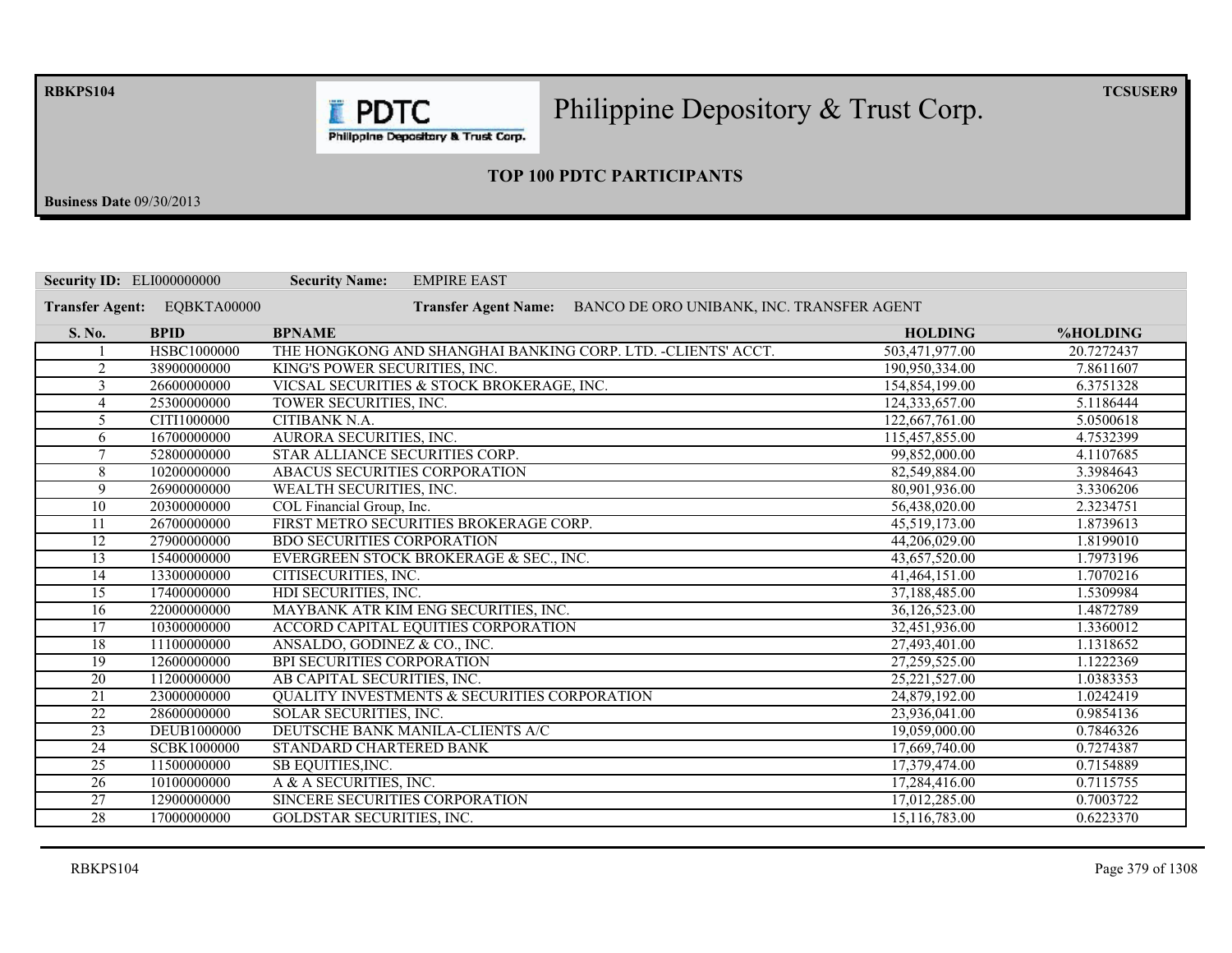| <b>Security ID: ELI000000000</b> |                             | <b>Security Name:</b><br><b>EMPIRE EAST</b>                    |                |           |
|----------------------------------|-----------------------------|----------------------------------------------------------------|----------------|-----------|
|                                  | Transfer Agent: EQBKTA00000 | Transfer Agent Name: BANCO DE ORO UNIBANK, INC. TRANSFER AGENT |                |           |
| S. No.                           | <b>BPID</b>                 | <b>BPNAME</b>                                                  | <b>HOLDING</b> | %HOLDING  |
| 29                               | 21800000000                 | PAN ASIA SECURITIES CORP.                                      | 15,100,229.00  | 0.6216555 |
| 30                               | 11000000000                 | ANGPING & ASSOCIATES SECURITIES, INC.                          | 14,420,205.00  | 0.5936599 |
| $\overline{31}$                  | 15000000000                 | EASTERN SECURITIES DEVELOPMENT CORPORATION                     | 12,415,774.00  | 0.5111402 |
| $\overline{32}$                  | 14700000000                 | E. CHUA CHIACO SECURITIES, INC.                                | 12,147,540.00  | 0.5000974 |
| $\overline{33}$                  | 22500000000                 | PREMIUM SECURITIES, INC.                                       | 11,615,431.00  | 0.4781912 |
| $\overline{34}$                  | 28200000000                 | PCCI SECURITIES BROKERS CORP.                                  | 10,811,883.00  | 0.4451102 |
| $\overline{35}$                  | 27500000000                 | YAO & ZIALCITA, INC.                                           | 9,617,519.00   | 0.3959399 |
| $\overline{36}$                  | 19000000000                 | VALUE QUEST SECURITIES CORPORATION                             | 9,150,000.00   | 0.3766928 |
| $\overline{37}$                  | 27800000000                 | YU & COMPANY, INC.                                             | 9,136,976.00   | 0.3761566 |
| 38                               | 23800000000                 | R. S. LIM & CO., INC.                                          | 9,096,261.00   | 0.3744805 |
| $\overline{39}$                  | 23300000000                 | R. COYIUTO SECURITIES, INC.                                    | 8,755,646.00   | 0.3604578 |
| 40                               | 14300000000                 | DAVID GO SECURITIES CORP.                                      | 8,443,436.00   | 0.3476046 |
| 41                               | 12200000000                 | BELSON SECURITIES, INC.                                        | 8,276,350.00   | 0.3407259 |
| $\overline{42}$                  | 13600000000                 | TRITON SECURITIES CORP.                                        | 8,235,114.00   | 0.3390282 |
| 43                               | 12400000000                 | <b>B. H. CHUA SECURITIES CORPORATION</b>                       | 8,190,699.00   | 0.3371997 |
| 44                               | 23500000000                 | REGINA CAPITAL DEVELOPMENT CORPORATION                         | 8,166,572.00   | 0.3362065 |
| $\overline{45}$                  | DEUB2000007                 | DEUTSCHE BANK AG MANILA BRANCH A/C CLIENTS DEUB20              | 7,588,648.00   | 0.3124141 |
| $\overline{46}$                  | 20600000000                 | MERIDIAN SECURITIES, INC.                                      | 7,342,207.00   | 0.3022685 |
| 47                               | 14000000000                 | <b>IGC SECURITIES INC.</b>                                     | 7,279,738.00   | 0.2996967 |
| 48                               | 23600000000                 | R. NUBLA SECURITIES, INC.                                      | 6,863,822.00   | 0.2825740 |
| 49                               | 18000000000                 | I. B. GIMENEZ SECURITIES, INC.                                 | 6,757,020.00   | 0.2781772 |
| $\overline{50}$                  | <b>UCPB1000000</b>          | UNITED COCONUT PLANTERS BANK-TRUST BANKING                     | 6,435,483.00   | 0.2649399 |
| 51                               | 24000000000                 | S.J. ROXAS & CO., INC.                                         | 6,318,279.00   | 0.2601148 |
| $\overline{52}$                  | 24700000000                 | STANDARD SECURITIES CORPORATION                                | 6,278,478.00   | 0.2584762 |
| $\overline{53}$                  | 21900000000                 | PAPA SECURITIES CORPORATION                                    | 6,049,108.00   | 0.2490334 |
| 54                               | 16900000000                 | <b>JSG SECURITIES, INC.</b>                                    | 5,667,936.00   | 0.2333411 |
| $\overline{55}$                  | 21500000000                 | OPTIMUM SECURITIES CORPORATION                                 | 5,470,056.00   | 0.2251946 |
| 56                               | 21700000000                 | RCBC SECURITIES, INC.                                          | 5,383,885.00   | 0.2216471 |
| $\overline{57}$                  | 26300000000                 | VENTURE SECURITIES, INC.                                       | 5,236,075.00   | 0.2155620 |
| 58                               | 18200000000                 | IMPERIAL, DE GUZMAN, ABALOS & CO., INC.                        | 5,210,689.00   | 0.2145168 |
| 59                               | 24600000000                 | SUMMIT SECURITIES, INC.                                        | 5,164,456.00   | 0.2126135 |
| 60                               | 16800000000                 | GLOBALINKS SECURITIES & STOCKS, INC.                           | 4,856,123.00   | 0.1999199 |
| $\overline{61}$                  | 28500000000                 | GOLDEN TOWER SECURITIES & HOLDINGS, INC.                       | 4,783,428.00   | 0.1969271 |
| 62                               | 27000000000                 | WESTLINK GLOBAL EQUITIES, INC.                                 | 4,753,234.00   | 0.1956841 |
| 63                               | 28800000000                 | G.D. TAN & COMPANY, INC.                                       | 4,634,722.00   | 0.1908051 |
| 64                               | 22400000000                 | PNB SECURITIES, INC.                                           | 4,586,254.00   | 0.1888097 |
| $\overline{65}$                  | 18100000000                 | <b>INVESTORS SECURITIES, INC.</b>                              | 4,577,577.00   | 0.1884525 |
| 66                               | 19200000000                 | STRATEGIC EQUITIES CORP.                                       | 4,222,048.00   | 0.1738159 |
| 67                               | 25900000000                 | UCPB SECURITIES, INC.                                          | 4,110,010.00   | 0.1692034 |
| 68                               | 19900000000                 | LUYS SECURITIES COMPANY, INC.                                  | 3,851,924.00   | 0.1585784 |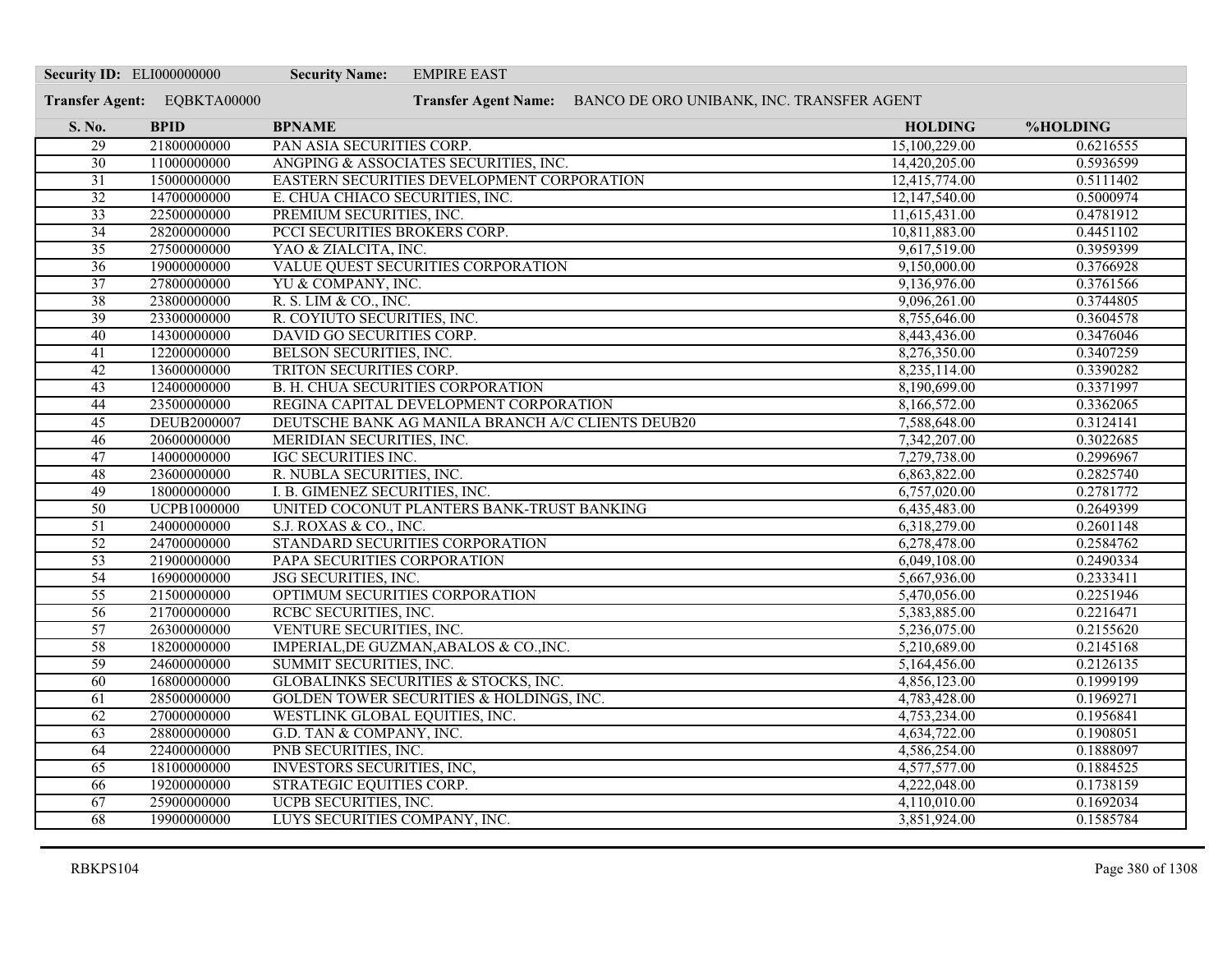| <b>Security ID: ELI000000000</b> |                             | <b>Security Name:</b><br><b>EMPIRE EAST</b>                    |                |           |
|----------------------------------|-----------------------------|----------------------------------------------------------------|----------------|-----------|
|                                  | Transfer Agent: EQBKTA00000 | Transfer Agent Name: BANCO DE ORO UNIBANK, INC. TRANSFER AGENT |                |           |
| S. No.                           | <b>BPID</b>                 | <b>BPNAME</b>                                                  | <b>HOLDING</b> | %HOLDING  |
| 69                               | 11800000000                 | ASIASEC EQUITIES, INC.                                         | 3,810,460.00   | 0.1568714 |
| 70                               | 25100000000                 | TANSENGCO & CO., INC.                                          | 3,723,078.00   | 0.1532740 |
| 71                               | 20800000000                 | MDR SECURITIES, INC.                                           | 3,655,809.00   | 0.1505046 |
| 72                               | 11600000000                 | ASIA PACIFIC CAPITAL EQUITIES & SECURITIES CORP.               | 3,575,652.00   | 0.1472046 |
| 73                               | 10900000000                 | <b>BA SECURITIES, INC.</b>                                     | 3,363,420.00   | 0.1384673 |
| $\overline{74}$                  | 17200000000                 | <b>GUILD SECURITIES, INC.</b>                                  | 3,329,693.00   | 0.1370788 |
| 75                               | 22900000000                 | SALISBURY BKT SECURITIES CORPORATION                           | 3,148,059.00   | 0.1296012 |
| 76                               | 19800000000                 | LUCKY SECURITIES, INC.                                         | 2,950,179.00   | 0.1214548 |
| 77                               | 20000000000                 | MANDARIN SECURITIES CORPORATION                                | 2,826,005.00   | 0.1163427 |
| 78                               | <b>DEUB2000000</b>          | DEUTSCHE BANK MANILA-CLIENTS A/C                               | 2,682,430.00   | 0.1104319 |
| 79                               | 21300000000                 | NIEVES SECURITIES, INC.                                        | 2,379,729.00   | 0.0979701 |
| 80                               | 25700000000                 | TRI-STATE SECURITIES, INC.                                     | 2,325,903.00   | 0.0957542 |
| 81                               | 19300000000                 | LARRGO SECURITIES CO., INC.                                    | 2,276,500.00   | 0.0937204 |
| 82                               | 27200000000                 | <b>BERNAD SECURITIES, INC.</b>                                 | 2,262,976.00   | 0.0931636 |
| 83                               | 13000000000                 | CENTURY SECURITIES CORPORATION                                 | 2,098,750.00   | 0.0864026 |
| 84                               | 10600000000                 | ALPHA SECURITIES CORP.                                         | 2,046,915.00   | 0.0842687 |
| 85                               | 23900000000                 | RTG & COMPANY, INC.                                            | 1,998,866.00   | 0.0822905 |
| 86                               | 28300000000                 | <b>EAGLE EQUITIES, INC.</b>                                    | 1,989,760.00   | 0.0819157 |
| 87                               | 21100000000                 | NEW WORLD SECURITIES CO., INC.                                 | 1,901,264.00   | 0.0782724 |
| 88                               | 32800000000                 | <b>DW CAPITAL INC.</b>                                         | 1,895,432.00   | 0.0780323 |
| 89                               | 24300000000                 | FIDELITY SECURITIES, INC.                                      | 1,851,218.00   | 0.0762121 |
| 90                               | 25200000000                 | THE FIRST RESOURCES MANAGEMENT & SECURITIES CORP.              | 1,842,689.00   | 0.0758610 |
| 91                               | 17500000000                 | H. E. BENNETT SECURITIES, INC.                                 | 1,811,820.00   | 0.0745901 |
| $\overline{92}$                  | PABC1000000                 | AB CAPITAL & INVESTMENT CORP. - TRUST & INVESTMENT DIV.        | 1,608,521.00   | 0.0662206 |
| 93                               | 20500000000                 | MERCANTILE SECURITIES CORP.                                    | 1,585,493.00   | 0.0652725 |
| 94                               | 21000000000                 | MOUNT PEAK SECURITIES, INC.                                    | 1,570,670.00   | 0.0646623 |
| 95                               | 14500000000                 | DIVERSIFIED SECURITIES, INC.                                   | 1,464,181.00   | 0.0602783 |
| 96                               | 18300000000                 | <b>INTRA-INVEST SECURITIES, INC.</b>                           | 1,448,873.00   | 0.0596481 |
| 97                               | 22800000000                 | PRYCE SECURITIES, INC.                                         | 1,407,523.00   | 0.0579458 |
| 98                               | 12500000000                 | <b>JAKA SECURITIES CORP.</b>                                   | 1,394,657.00   | 0.0574161 |
| 99                               | 34500000000                 | UNICAPITAL SECURITIES INC.                                     | 1,269,382.00   | 0.0522587 |
| 100                              | 20900000008                 | DEUTSCHE REGIS PARTNERS, INC.                                  | 1,150,000.00   | 0.0473439 |
| 101                              | 20400000000                 | DA MARKET SECURITIES, INC.                                     | 1,128,687.00   | 0.0464665 |
| 102                              | 23700000000                 | AAA SOUTHEAST EQUITIES, INCORPORATED                           | 1,096,653.00   | 0.0451477 |
| 103                              | 11900000000                 | ASTRA SECURITIES CORPORATION                                   | 810,737.00     | 0.0333769 |
| 104                              | 10400000000                 | A. T. DE CASTRO SECURITIES CORP.                               | 786,407.00     | 0.0323753 |
| 105                              | 13100000000                 | PCIB SECURITIES, INC.                                          | 784,714.00     | 0.0323056 |
| 106                              | 2200000FTXN                 | ATR KIMENG SEC. INC.                                           | 634,528.00     | 0.0261226 |
| 107                              | 32300000005                 | CLSA PHILIPPINES, INC.                                         | 575,000.00     | 0.0236720 |
| 108                              | 22300000000                 | PLATINUM SECURITIES, INC.                                      | 574,714.00     | 0.0236602 |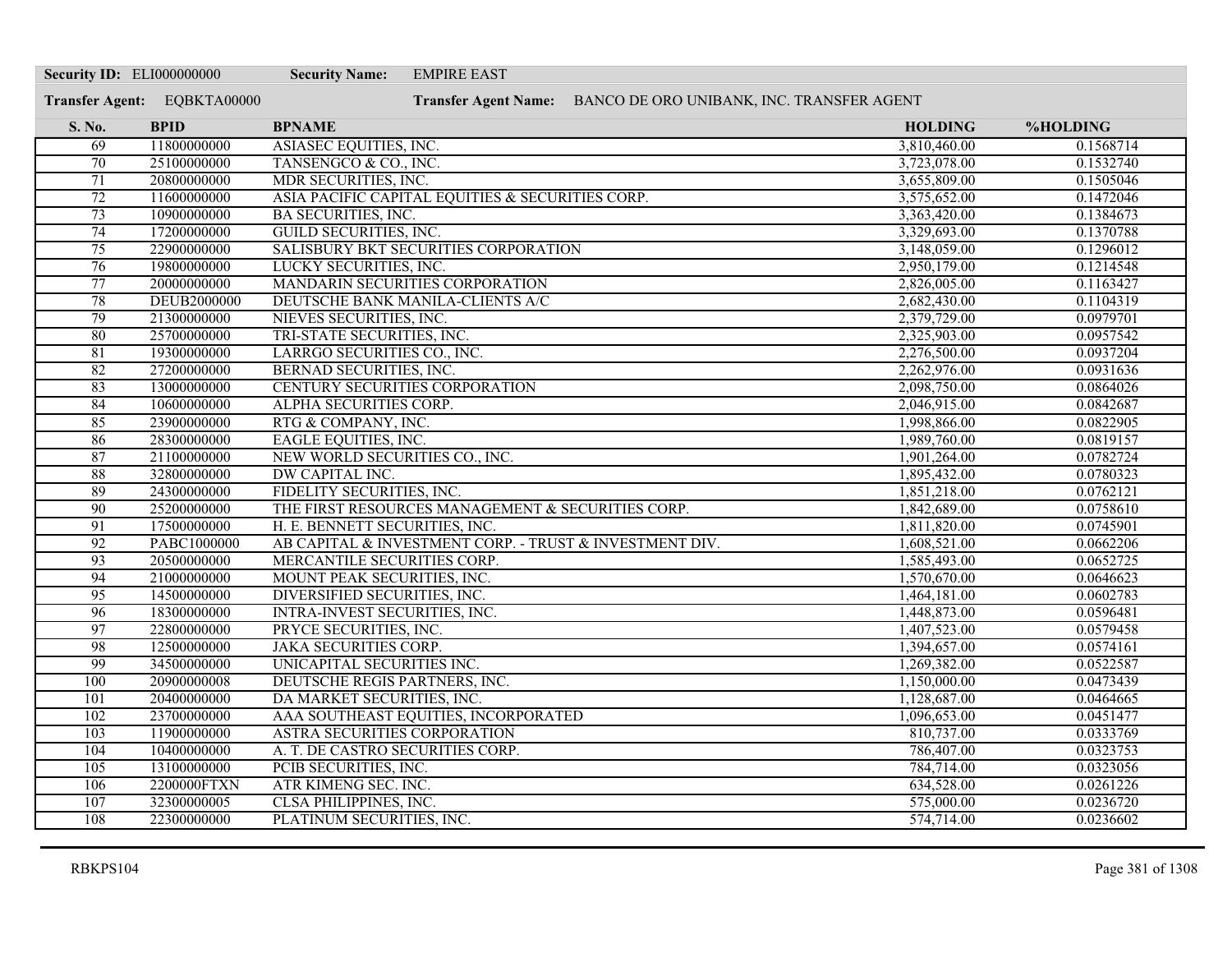| <b>Security ID: ELI000000000</b> |                             | <b>Security Name:</b><br><b>EMPIRE EAST</b>                    |                |           |
|----------------------------------|-----------------------------|----------------------------------------------------------------|----------------|-----------|
|                                  | Transfer Agent: EQBKTA00000 | Transfer Agent Name: BANCO DE ORO UNIBANK, INC. TRANSFER AGENT |                |           |
| S. No.                           | <b>BPID</b>                 | <b>BPNAME</b>                                                  | <b>HOLDING</b> | %HOLDING  |
| 109                              | 16100000000                 | FRANCISCO ORTIGAS SECURITIES, INC.                             | 572,117.00     | 0.0235533 |
| 110                              | 17900000000                 | I. ACKERMAN & CO., INC.                                        | 528,543.00     | 0.0217594 |
| 111                              | 16200000000                 | F. YAP SECURITIES, INC.                                        | 508,875.00     | 0.0209497 |
| 112                              | 14200000000                 | DBP-DAIWA CAPITAL MARKETS PHILPPINES, INC.                     | 506,169.00     | 0.0208383 |
| $\overline{113}$                 | 23000000001                 | Asia Insurance (Philippines) Corporation                       | 498,088.00     | 0.0205056 |
| 114                              | 36800000000                 | SunSecurities, Inc.                                            | 422,936.00     | 0.0174117 |
| 115                              | 34500000003                 | UNICAPITAL SECURITIES INC.                                     | 421,590.00     | 0.0173563 |
| 116                              | 18700000000                 | ASIAN CAPITAL EQUITIES, INC.                                   | 399,751.00     | 0.0164572 |
| 117                              | 18800000000                 | J.M. BARCELON & CO., INC.                                      | 391,899.00     | 0.0161339 |
| 118                              | 32300000003                 | PERLA COMPAÑA DE SEGUROS INC.                                  | 318,240.00     | 0.0131015 |
| $\overline{119}$                 | 19700000000                 | LOPEZ, LOCSIN, LEDESMA & CO., INC.                             | 277,158.00     | 0.0114102 |
| 120                              | 15900000000                 | FIRST INTEGRATED CAPITAL SECURITIES, INC.                      | 275,237.00     | 0.0113311 |
| 121                              | 12800000000                 | CAMPOS, LANUZA & COMPANY, INC.                                 | 250,555.00     | 0.0103150 |
| 122                              | <b>SCTD1000000</b>          | <b>MBTC - TRUST BANKING GROUP</b>                              | 243,013.00     | 0.0100045 |
| 123                              | 12300000000                 | BENJAMIN CO CA & CO., INC.                                     | 234,866.00     | 0.0096691 |
| 124                              | 25600000000                 | TRENDLINE SECURITIES CORPORATION                               | 221,402.00     | 0.0091148 |
| 125                              | 23200000000                 | ALAKOR SECURITIES CORPORATION                                  | 213,578.00     | 0.0087927 |
| 126                              | 15700000000                 | FIRST ORIENT SECURITIES, INC.                                  | 197,220.00     | 0.0081193 |
| 127                              | 10500000000                 | ALL ASIA SECURITIES MANAGEMENT CORP.                           | 192,952.00     | 0.0079436 |
| 128                              | 38800000000                 | ARMSTRONG SECURITIES, INC.                                     | 183,948.00     | 0.0075729 |
| 129                              | 15300000000                 | EQUITIWORLD SECURITIES, INC.                                   | 167,135.00     | 0.0068807 |
| 130                              | 20900000000                 | DEUTSCHE REGIS PARTNERS, INC.                                  | 143,892.00     | 0.0059238 |
| 131                              | 19400000000                 | LIPPO SECURITIES, INC.                                         | 141,105.00     | 0.0058091 |
| 132                              | 27300000000                 | WONG SECURITIES CORPORATION                                    | 140,804.00     | 0.0057967 |
| 133                              | 11300000000                 | SARANGANI SECURITIES, INC.                                     | 135,673.00     | 0.0055855 |
| 134                              | 23100000000                 | R & L INVESTMENTS, INC.                                        | 131,457.00     | 0.0054119 |
| 135                              | 15400000003                 | EVERGREEN STOCK BROKERAGE & SEC., INC.                         | 115,000.00     | 0.0047344 |
| 136                              | 14100000000                 | <b>CUALOPING SECURITIES CORPORATION</b>                        | 101,843.00     | 0.0041927 |
| 137                              | 14900000000                 | EAST WEST CAPITAL CORPORATION                                  | 96,817.00      | 0.0039858 |
| 138                              | <b>PNBC2000000</b>          | <b>PNB-TBG T-10820</b>                                         | 92,966.00      | 0.0038273 |
| 139                              | 25400000000                 | TRANS-ASIA SECURITIES, INC.                                    | 76,797.00      | 0.0031616 |
| 140                              | 26100000004                 | <b>E.SECURITIES, INC. ITF VARIOUS CLIENTS</b>                  | 59,915.00      | 0.0024666 |
| 141                              | 20200000000                 | <b>MARINO OLONDRIZ Y CIA</b>                                   | 41,050.00      | 0.0016900 |
| 142                              | 24000000002                 | S.J. ROXAS & CO., INC.                                         | 37,094.00      | 0.0015271 |
| 143                              | 10000000000                 | UPCC SECURITIES CORP.                                          | 34,216.00      | 0.0014086 |
| 144                              | 23700000002                 | FORTUNE GENERAL INSURANCE CORPORATION                          | 33,239.00      | 0.0013684 |
| $\overline{145}$                 | 23700000003                 | FORTUNE LIFE INSURANCE CO., INC.                               | 33,239.00      | 0.0013684 |
| 146                              | 12000000000                 | ATC SECURITIES, INC.                                           | 27,235.00      | 0.0011212 |
| 147                              | RCBC1000051                 | RCBC TRUST & INVESTMENTS DIVISION                              | 18,311.00      | 0.0007538 |
| 148                              | <b>RCBC1000000</b>          | RCBC TRUST & INVESTMENT DIVISION                               | 15,174.00      | 0.0006247 |